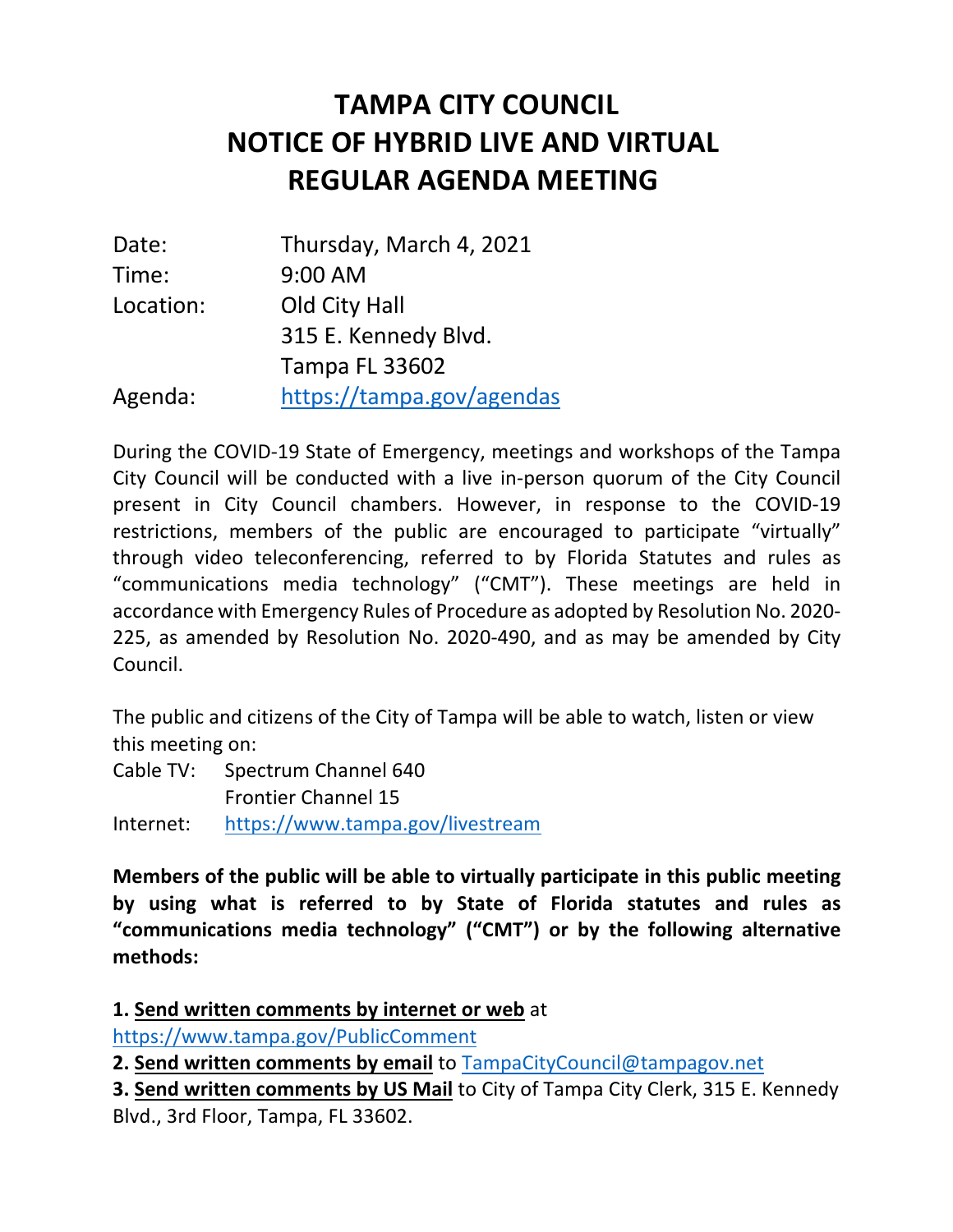**4. Leave a voicemail message** with your comments by calling (813) 274-8877. Please follow the prompts when you call. Prerecorded comments are not taken for matters set for public hearings.

#### **5. Speak remotely during public comment with the use of CMT:**

 Complete the form at https://www.tampa.gov/PublicComment **AND** state on the form under "Request Type" that you wish to speak live during the public comment participate live through the use of CMT. period. You will then be contacted with additional instructions on how to

### **6. Participate by using CMT available at Old City Hall:**

 Those individuals, who do not have access to a communications media device, have the option of participating via communications media technology, which will be made available to the public by the City of Tampa, during the hybrid live/virtual meeting, at:

### Old City Hall 315 E. Kennedy Blvd., Tampa, FL 33602 (2<sup>nd</sup> Floor)

## *PLEASE NOTE: Use of masks and social distancing inside the building are required.*

 All written or voicemail comments for legislative matters must be received no later  than **24 hours prior to the meeting** in order to be distributed timely to City Council members and made part of the record. Registration for speaking **remotely** must be  requested at least **24 hours prior to the meeting.** 

### *TO PARTICIPATE REMOTELY IN LAND USE AND ALCOHOLIC BEVERAGE PUBLIC HEARINGS, PREREGISTRATION IS REQUIRED.* Instructionsfor participating in quasijudicial and legislative public hearings are available at:

https://www.tampa.gov/document/instructions-participate-virtual-publichearing-34621

 Public comments, prerecorded, and remote or in-person using CMT, will be heard at the start of the meeting at the direction of the City Council. Comments specific to a public hearing will be heard when it appears on the agenda. Written comments received by mail or email will be distributed to the City Council, and will also be included in the permanent record of the meeting. All public comments timely received by mail, email, voicemail or via CMT will be afforded equal consideration as if the public comments were made in person. **Persons requiring help in accessing this means of public participation should call 813-274-8397 for assistance**.